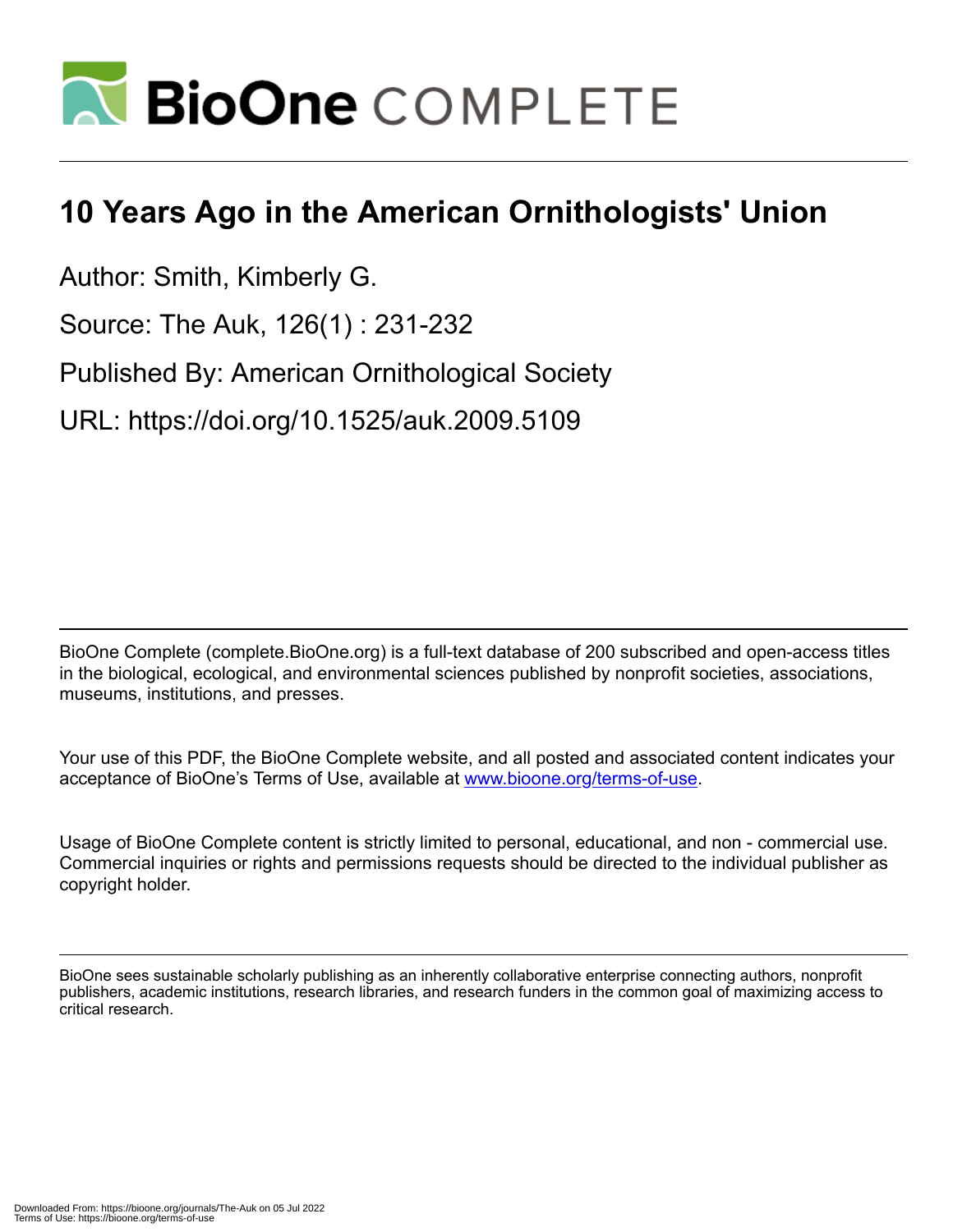## *100 Years Ago in The American Ornithologists' Union*



The Auk 126(1):231–232, 2009  $©$  The American Ornithologists' Union, 2009. Printed in USA.

Starting in 1907, the annual meeting of the AOU was no longer referred to as a "congress," so the 27th "stated meeting" was held in New York City at the American Museum of Natural History in 1909. The AOU also published volume 26 (new series) and volume 34 (old series) of The Auk that year. Edward W. Nelson continued as President, A. K. Fisher and Frank M. Chapman continued as Vice-Presidents, John H. Sage entered his 20th year as Secretary, and Jonathan Dwight, Jr., served his sixth year as Treasurer. In addition to those five, the Council consisted of seven elected members and seven ex-presidents. J. A. Allen continued as Editor of The Auk for his 26th volume and Frank M. Chapman remained the Associate Editor.

The annual business meeting was called to order by the President on the night of Monday, 6 December, at the museum, and 17 Fellows were in attendance. The membership was 866 individuals, about 20 fewer than the year before, in five categories: 48 Fellows, 14 Honorary Fellows, 62 Corresponding Fellows, 71 Members, and 671 Associates. During the year, the Union had lost 85 members: 5 by death, 33 by resignation, and 47 for nonpayment of dues. The report of the Treasurer showed the finances of the Union to be in a satisfactory condition. Changes to the by-laws were adopted to reflect having a stated meeting on an annual basis.

The five deaths were all of Associates (= Members today). William L. Kelker was from a prominent family in Harrisburg, Pennsylvania. Edward Seymour Woodruff died of typhoid fever at the age of 32, a year and a half after being named State Forester of New York, having graduated from the Yale School of Forestry with high honors in 1907. Charles K. Worthen was a noted illustrator of scientific publications and a well-known collector and dealer of natural-history specimens. William H. Brownson was City Editor for the Portland (Maine) Advertiser for more than 25 years, in which he published many articles about birds. He also was Editor of the Journal of the Maine Ornithological Society for several years. William Hubbell Fisher, who joined the AOU in 1883, was a prominent lawyer in Cincinnati, Ohio, and an amateur naturalist. He published one paper in The Auk (10:167-169), "Preserving equilibrium by use of one wing," in which he presented a photograph of a House Finch (Carpodacus mexicanus) holding one wing up in the air to maintain its balance on a hotel window sill after another finch tried to push it off the sill. Curiously, he also presented a photograph of one boy pushing another boy down a slope with the boy being pushed sticking his arm out to maintain his balance, claiming that people and birds do similar things to maintain their "equilibrium."

Arthur Cleveland Bent (1866-1954), of Taunton, Massachusetts, was the only Fellow elected. Bent joined the AOU in 1889, was made a Member (= Elected Member) in 1902, and would

eventually serve as President of the AOU from 1935 to 1937. He also was elected a member of the Nuttall Ornithological Club while an undergraduate at Harvard University in 1888, and he would become the fourth Honorary Member of the Club in 1945. He was an incredibly successful businessman; it is almost unbelievable to review the list of the numerous companies that he ran, worked for, and started during his business career (see Taber 1955). In addition, he had a distinguished civic career in the state of Massachusetts, served his church in a number of capacities throughout his adult life, and maintained active memberships in more than clubs and societies in and around eastern Massachusetts (Taber 1955). Somehow, he also found time to travel widely around North America, making nearly annual trips from 1901 to 1930 in preparation of writing his life histories.

In 1910, Bent agreed to continue the unfinished work of Charles Bendire (1836–1897, founding member of the AOU) for the Smithsonian Institution, promising "6 large volumes" of "Life Histories of North American Birds" (Taber 1955). Of course, there were a lot more than six volumes: the first volume appeared in 1919, and the 19th, on wood warblers, in 1953, with two more manuscripts in preparation. (Wendall Taber, his close friend, saw to the publication of volume 20 in 1958, and Oliver Austin, Jr., compiled and edited the last volume in 1968.)

As one who grew up reading and memorizing the wealth of knowledge in those volumes, I find it is amazing that Bent did not fully retire from business until his sixties while writing these life histories. Forty years ago, it was not unusual for someone to say "What does Bent say about that?" when engaged in conversations about birds. For example, I once saw an Eastern Kingbird (Tyrannus tyrannus) fly up and land on the back of a soaring Red-tailed Hawk (Buteo jamaicensis) and proceed to peck the hawk on the head. Consulting Bent (1942:20-21), I read that

If we were limited to one adjective to suggest the kingbird's character as impressed on us by his behavior, I think most of us would use the word "defiant"; if we were allowed one more, perhaps we should add "fearless." In contrast to most birds, whose concern is restricted to the immediate vicinity of their nest, the kingbird's attention reaches far out. His perch always commands a good view of the surrounding country; he is always on the watch for the enemy. He reminds us of those delightful young men in Romeo and Juliet who, let a Capulet appear, flash out their swords and rush into a fight. . . . The kingbird seems to consider any big bird his enemy; he does not wait for one to come near but, assuming the offensive, dashes out at crow, vulture, or a big hawk—size seems to make no difference to him—and practically always wins.

The Auk, Vol. 126, Number 1, pages 231-232. ISSN 0004-8038, electronic ISSN 1938-4254. © 2009 by The American Ornithologists' Union. All rights reserved. Please direct all requests for permission to photocopy or reproduce article content through the University of California Press's Rights and Permissions website, http://www.ucpressjournals. com/reprintInfo.asp. DOI: 10.1525/auk.2009.5109